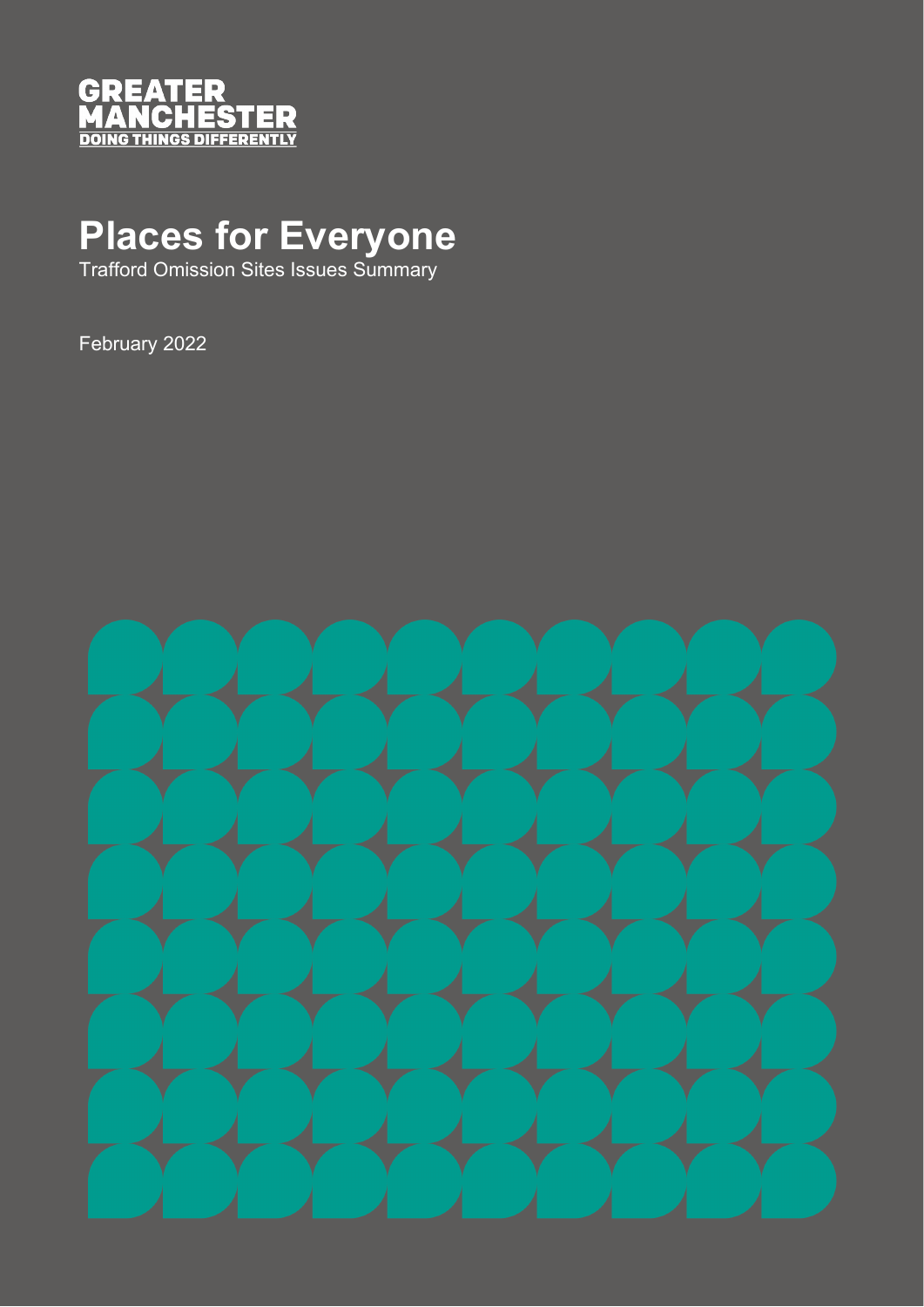## **Omission Sites – Trafford**

A summary of the issues raised in relation to Omitted Sites in Trafford and the relevant respondents to PfE 2021 is set out below:

| <b>Row</b> | Site name                       | Summary of issues raised to PfE2021                              | Summary response to issues raised to PfE2021                        | <b>Respondent</b>  |
|------------|---------------------------------|------------------------------------------------------------------|---------------------------------------------------------------------|--------------------|
|            |                                 |                                                                  |                                                                     | name(s)            |
| OSTr.1     | Land at Bailey Walk, Bowdon     | The site is in a sustainable location and can deliver a range of | The site was submitted as a 'call for site' and was therefore       | <b>PD Northern</b> |
|            | (Residential development of 80- | homes to meet local needs, including affordable housing.         | assessed against the Site Selection criteria as set out in the Site | <b>Steels</b>      |
|            | 90 homes)                       | There are no constraints from flooding, biodiversity, heritage,  | Selection Background Paper [03.04.01]. The site is not              |                    |
|            |                                 | PROWS. A masterplan shows how the site could be                  | considered to meet any criteria and therefore did not form an       |                    |
|            |                                 | developed.                                                       | Area of Search and was excluded from the site selection             |                    |
|            |                                 | It is considered the site meets site selection criteria as it is | process at stage 2.                                                 |                    |
|            |                                 | close to transport modes and has access to local services. It is | The site does not meet the PfE Strategy and is therefore not        |                    |
|            |                                 | 4.7km from Manchester Airport and associated employment          | proposed for allocation.                                            |                    |
|            |                                 | opportunities and is could take advantage of any potential new   | See Site Selection Background paper Appendix 9, page 95             |                    |
|            |                                 | east west bus services. It is also adjacent to deprived parts of | $[03.04.11]$ where the site is included in the 'not proposed for    |                    |
|            |                                 | Trafford.                                                        | allocation' list.                                                   |                    |
|            |                                 | The site selection process is too rigid in terms of the 800m     |                                                                     |                    |
|            |                                 | buffer required under criterion 4 and has been too narrow in     |                                                                     |                    |
|            |                                 | assessing sites to the south of Hale/Bowdon and therefore is     |                                                                     |                    |
|            |                                 | not justified.                                                   |                                                                     |                    |
| OSTr.2     | Land at Rossmill Lane, Hale     | Land at Rossmill Lane is well contained, surrounded by           | The site was submitted as a 'call for site' and was therefore       | <b>Bobby Arora</b> |
|            | <b>Barns</b>                    | permanent built development on all sides, and is physically and  | assessed against the Site Selection criteria as set out in the Site |                    |
|            | (Residential development)       | visually separated from the wider countryside.                   | Selection Background Paper [03.04.01]. The site is not              |                    |
|            |                                 | Propose the land is released from Green Belt and it could be     | considered to meet any criteria and therefore did not form an       |                    |
|            |                                 | allocated for development as per our representations to the      | Area of Search and was excluded from the site selection             |                    |
|            |                                 | Regulation 18 consultation 2019. Disagree with the               | process at stage 2. The site does not meet the PfE Strategy         |                    |
|            |                                 | assessment parcel TF53 in the 2016 Green Belt Assessment.        | and is therefore not proposed for allocation. See Site Selection    |                    |
|            |                                 |                                                                  | Background paper Appendix 9, page 95 [03.04.11] where the           |                    |
|            |                                 |                                                                  | site is included in the 'not proposed for allocation' list.         |                    |
|            |                                 |                                                                  | The Green Belt Assessment was carried out by independent            |                    |
|            |                                 |                                                                  | consultants to assess the performance of fairly large parcels of    |                    |
|            |                                 |                                                                  | land against Green Belt purposes. It was one of a number of         |                    |
|            |                                 |                                                                  | considerations used for site selection.                             |                    |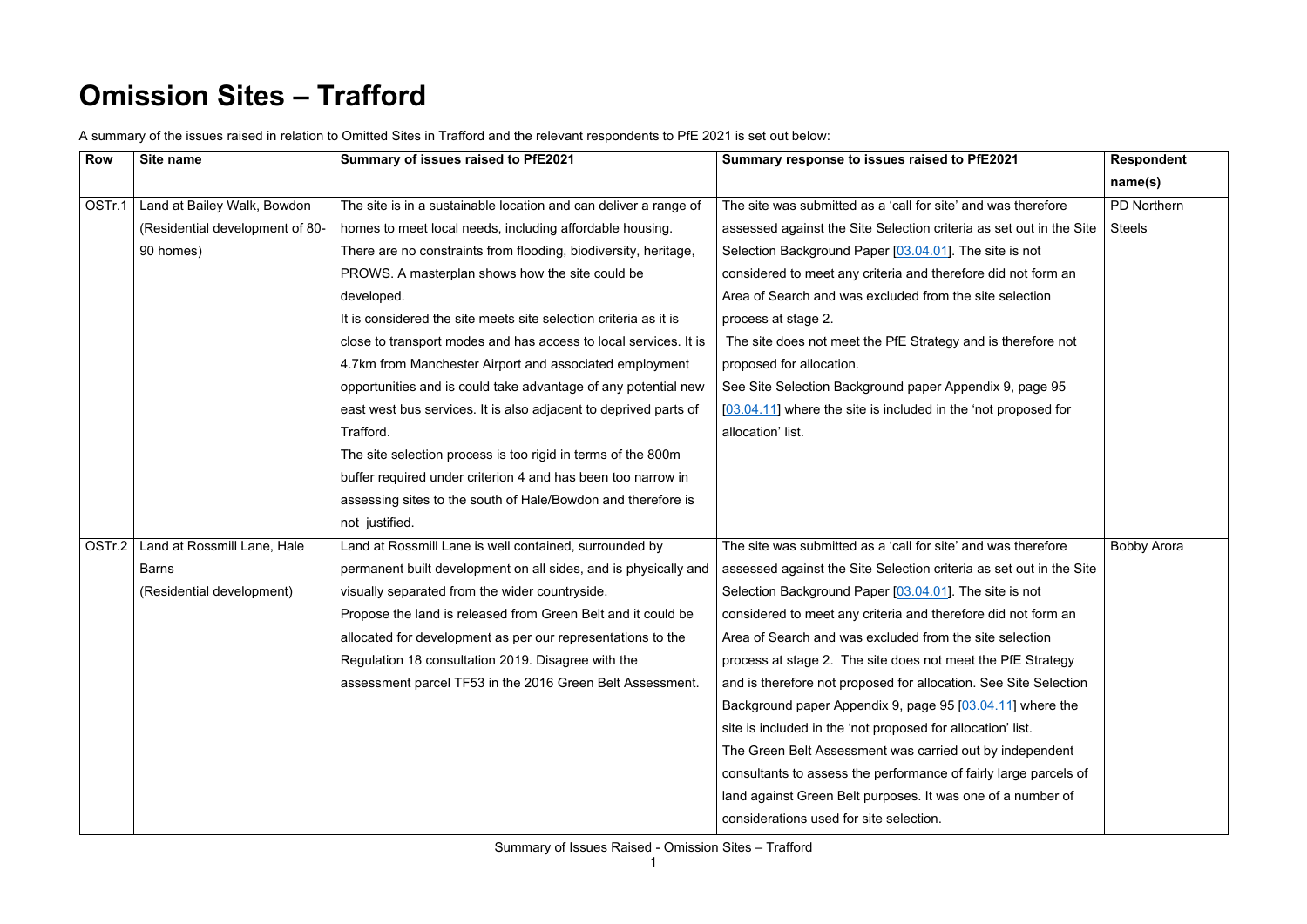| <b>Row</b> | Site name                       | Summary of issues raised to PfE2021                               | Summary response to issues raised to PfE2021                                           | <b>Respondent</b>        |
|------------|---------------------------------|-------------------------------------------------------------------|----------------------------------------------------------------------------------------|--------------------------|
|            |                                 |                                                                   |                                                                                        | name(s)                  |
|            | OSTr.3   Land at Clay Lane      | The site is considered to be in a highly sustainable location and | The site was submitted as a 'call for site' and was therefore                          | <b>Hollins Strategic</b> |
|            | (Residential development)       | could capitalise on the benefits of the proposed HS2              | assessed against the Site Selection criteria as set out in the Site                    | Land                     |
|            |                                 | <b>Manchester Airport Station.</b>                                | Selection Background Paper [03.04.01]. The site was identified                         |                          |
|            |                                 | It is located close to Manchester Airport and Airport City and    | in an Area of Search as the area meets Criterion 2 due to its                          |                          |
|            |                                 | could therefore support commercial growth.                        | close proximity to Manchester Airport and the proposed HS2                             |                          |
|            |                                 | The site is unconstrained and deliverable within the early part   | Manchester Airport Station, which have been identified as key                          |                          |
|            |                                 | of the plan period. The site can be safely accessed from the      | assets in Greater Manchester.                                                          |                          |
|            |                                 | existing highway network from both Clay Lane and Wellfield        | However, this site is not proposed for allocation as it was                            |                          |
|            |                                 | Lane. The site is developer backed and requires no major          | preferable to propose land for development which is located                            |                          |
|            |                                 | infrastructure improvements to come forward. The land is in       | close to Whythenshawe Hospital, Medipark and the existing                              |                          |
|            |                                 | single ownership and together with two adjacent landholdings      | employment location at Davenport Green. The site is therefore                          |                          |
|            |                                 | could provide up to 80 acres of readily developable land.         | outside the JP-A 3.2 Timperley Wedge allocation boundary.                              |                          |
|            |                                 | Greater Manchester Green Belt Assessment (2016) identifies        | See Site Selection Background Paper Appendix 7 – Summary of                            |                          |
|            |                                 | the land including Land at Clay Lane as having a weaker           | Planning Assessments [03.04.09], site ref 1473240351788 page                           |                          |
|            |                                 | Green Belt role in relation to the Green Belt purposes than the   | 68.                                                                                    |                          |
|            |                                 | land currently identified as allocation JP-A 3.2 Timperley        | Further information is also set out in JPA3.2 Timperley Wedge                          |                          |
|            |                                 | Wedge.                                                            | Allocation Topic Paper – section 5 Site Selection and section 15                       |                          |
|            |                                 |                                                                   | Green Belt Assessment [10.01.58].                                                      |                          |
|            | OSTr.4   Bradley Lane, Sale     | The site is located close to strategic transport links and is     | The site was submitted as a 'call for site' and was therefore                          | <b>Morland Capital</b>   |
|            | (Parcel A for up to 64,570 sqm  | accessible by sustainable transport modes.                        | assessed against the Site Selection criteria as set out in the Site   No1 Partners Ltd |                          |
|            | of Class B8 and ancillary Class | The site has no technical constraints to prevent the site being   | Selection Background Paper [03.04.01]. The site is within an                           |                          |
|            | E floorspace. Parcel B for      | developed. It is in Flood Zones 2 and 3 but has flood defences,   | Area of Search as it meets Criterion 1 as approximately 50% of                         |                          |
|            | safeguarded land for            | no heritage assets, poor quality agricultural land, and no        | the site is within the PfE Site Selection 'good public transport'                      |                          |
|            | employment)                     | ecological constraints. The wildlife and landscape designations   | area.                                                                                  |                          |
|            |                                 | would be enhanced.                                                | However the site is not proposed for allocation as it is subject to                    |                          |
|            |                                 | The site will deliver sustainable development and will deliver    | a number of constraints: it was previously used for landfill, it is                    |                          |
|            |                                 | social benefits and jobs close to homes.                          | within Flood Zone 2 and it is within the Mersey Valley Green                           |                          |
|            |                                 |                                                                   | Infrastructure area. The site also has an important Green Belt                         |                          |
|            |                                 |                                                                   | role in maintaining the separation of Stretford and Sale. See Site                     |                          |
|            |                                 |                                                                   | Selection Background Paper Appendix 7 - Summary of                                     |                          |
|            |                                 |                                                                   | Planning Assessments [03.04.09] site ref 1454327480641.                                |                          |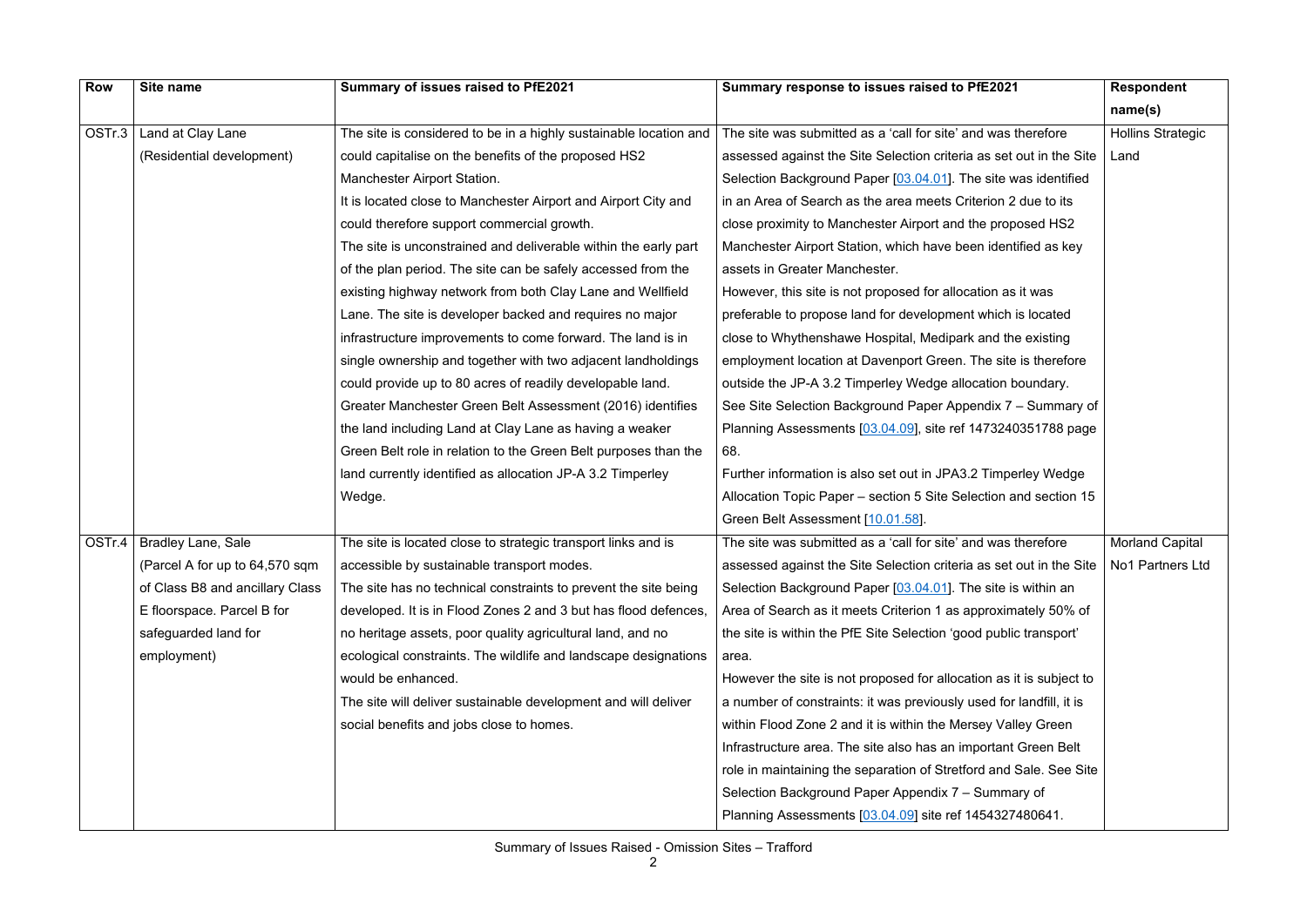| <b>Row</b> | Site name                             | Summary of issues raised to PfE2021                                | Summary response to issues raised to PfE2021                        | <b>Respondent</b> |
|------------|---------------------------------------|--------------------------------------------------------------------|---------------------------------------------------------------------|-------------------|
|            |                                       |                                                                    |                                                                     | name(s)           |
| OSTr.5     | Land North of J8 M60                  | The site is considered to be in a highly accessible location, with | The site was submitted as a 'call for site' and was therefore       | <b>NPL Group</b>  |
|            | (Employment development or            | access to sustainable transport modes.                             | assessed against the Site Selection criteria as set out in the Site |                   |
|            | safeguarded site)                     | The urban edge of Stretford and the M60 create an urbanising       | Selection Background Paper [03.04.01].                              |                   |
|            |                                       | effect that minimises the contribution of the site to the Green    | The site is within an Area of Search as it meets criterion 1 as     |                   |
|            |                                       | Belt. The site is therefore a logical infill to the existing urban | approximately 50% of the site is within the PfE Site Selection      |                   |
|            |                                       | area of Stretford. The site does not form a critical gap between   | 'good public transport' area.                                       |                   |
|            |                                       | Stretford and Sale. The site makes a weak contribution to the      | However the site is not proposed for allocation as is subject to a  |                   |
|            |                                       | Green Belt purposes.                                               | number of constraints: it was previously used for landfill, it is   |                   |
|            |                                       | There are no significant constraints preventing development        | within Flood Zone 2 and it is within the Mersey Valley Green        |                   |
|            |                                       | and bringing it forward imminently.                                | Infrastructure area. The site also has an important Green Belt      |                   |
|            |                                       |                                                                    | role in maintaining the separation of Stretford and Sale. See Site  |                   |
|            |                                       |                                                                    | Selection Background Paper Appendix 7 - Summary of                  |                   |
|            |                                       |                                                                    | Planning Assessments [03.04.09] site ref 1454084754042.             |                   |
|            | OSTr.6   Land adjoining the M56, Hale | The site is considered to be in close proximity to Manchester      | The site was submitted as a 'call for site' and was therefore       | Peter Longworth   |
|            | <b>Barns</b>                          | Airport/HS2 Airport Station and development would promote          | assessed against the Site Selection criteria as set out in the Site |                   |
|            | (Residential development)             | sustainable patterns of development.                               | Selection Background Paper [03.04.01].                              |                   |
|            |                                       | HS2 will mean any land remaining in Green Belt will be             | The site meets Area of Search Criterion 2 as it is close to         |                   |
|            |                                       | meaningless in terms of the five purposes of Green Belt.           | Manchester Airport and the proposed HS2 Manchester Airport          |                   |
|            |                                       | By including this site a new Green Belt boundary would be          | Station which have been identified as key assets in Greater         |                   |
|            |                                       | clearly defined by physical features.                              | Manchester.                                                         |                   |
|            |                                       |                                                                    | However, this site is not proposed for allocation as the proposed   |                   |
|            |                                       |                                                                    | HS2 Phase 2B line to Manchester Piccadilly will run through the     |                   |
|            |                                       |                                                                    | centre of the site and the Green Belt at this location has an       |                   |
|            |                                       |                                                                    | important role in maintaining a gap between Warburton Green         |                   |
|            |                                       |                                                                    | and Manchester.                                                     |                   |
|            |                                       |                                                                    | See Site Selection Background Paper Appendix 7 - Summary of         |                   |
|            |                                       |                                                                    | Planning Assessments [03.04.09] - site ref 1452597302956,           |                   |
|            |                                       |                                                                    | page 67.                                                            |                   |
|            |                                       |                                                                    | Further information is also set out in JPA3.2 Timperley Wedge       |                   |
|            |                                       |                                                                    | Allocation Topic Paper– section 5 Site Selection and section 15     |                   |
|            |                                       |                                                                    | Green Belt Assessment [10.01.58].                                   |                   |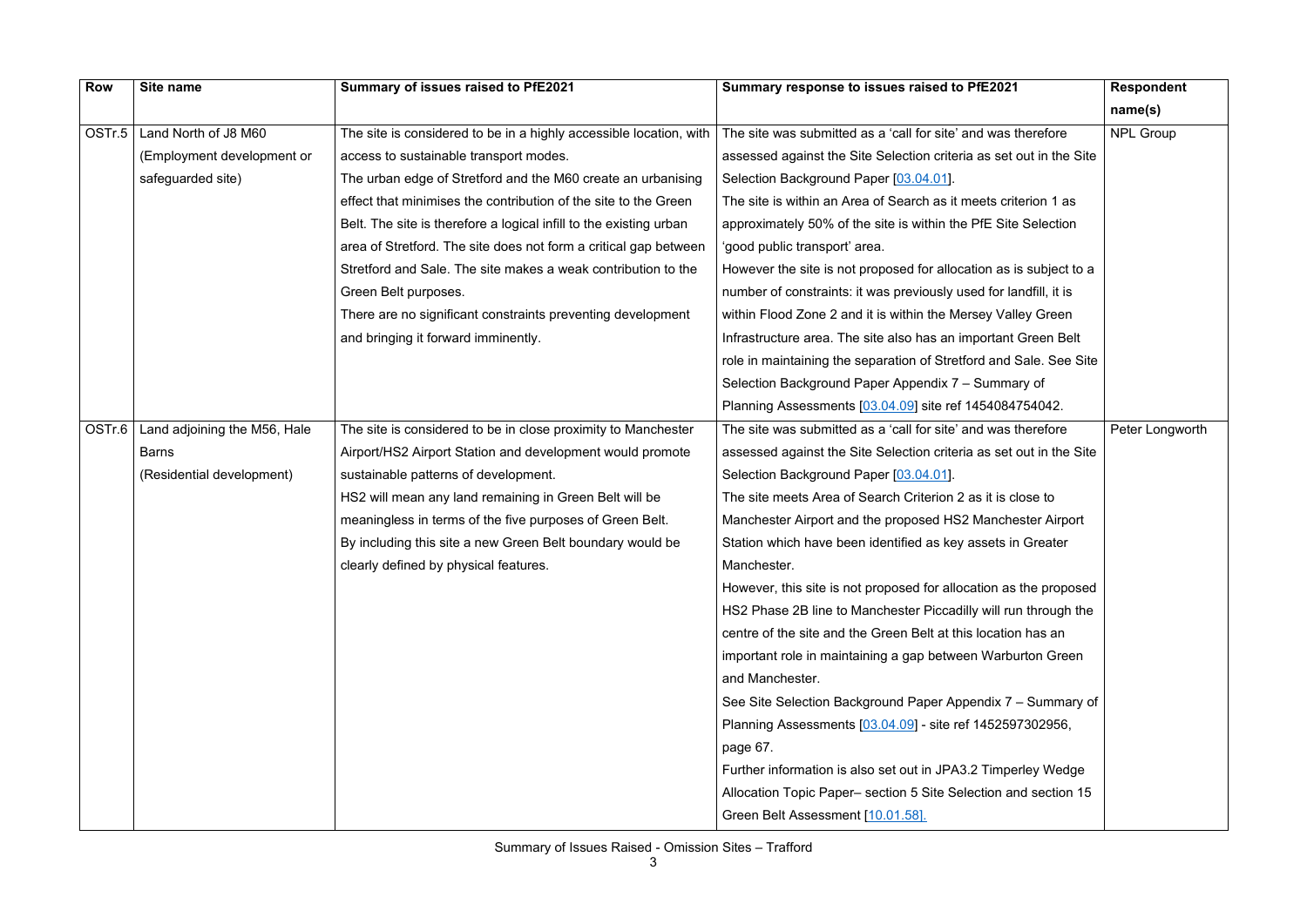| <b>Row</b> | Site name                           | Summary of issues raised to PfE2021                              | Summary response to issues raised to PfE2021                          | <b>Respondent</b>     |
|------------|-------------------------------------|------------------------------------------------------------------|-----------------------------------------------------------------------|-----------------------|
|            |                                     |                                                                  |                                                                       | name(s)               |
| OSTr.7     | Ash Tree Farm, Ashton-on-           | The site does not fulfil the five purposes of Green Belt, making | The site was submitted as a 'call for site' and was therefore         | Highgrove             |
|            | Mersey                              | no more than a weak to moderate contribution. Development        | assessed against the Site Selection criteria as set out in the Site   | <b>Strategic Land</b> |
|            | (Residential development of         | would round off the settlement whilst strengthening the Green    | Selection Background Paper [03.04.01].                                |                       |
|            | around 100 homes)                   | Belt boundary to the north of Sale the boundary could follow a   | The site is not considered to meet any criteria and therefore did     |                       |
|            |                                     | dual carriageway, rather than the rear gardens of existing       | not form an Area of Search and was excluded from the site             |                       |
|            |                                     | properties.                                                      | selection process at stage 2.                                         |                       |
|            |                                     | The site is available and in a sustainable location for local    | The site does not meet the PfE Strategy and is therefore not          |                       |
|            |                                     | services and transport options and in an attractive market       | proposed for allocation.                                              |                       |
|            |                                     | location                                                         | See Site Selection Background paper Appendix 9, page 90               |                       |
|            |                                     | The harm of developing the site is likely to be 'Less than       | [03.04.11] where the site is included in the 'not proposed for        |                       |
|            |                                     | Substantial' on heritage impacts                                 | allocation' list.                                                     |                       |
|            |                                     | The site is within Flood Zone 1 and not within influencing       |                                                                       |                       |
|            |                                     | distance of ecology sites.                                       |                                                                       |                       |
|            | OSTr.8   Shay Lane, Davenport Green | The site is in close proximity to a number of services.          | Part of the site was previously submitted as a 'call for site' and it | <b>Bloor Homes</b>    |
|            | (Residential development)           | The site is located adjacent to JP-A 3.2 Timperley Wedge         | was therefore assessed against the Site Selection criteria as set     |                       |
|            |                                     | allocation which means that the site would not make a            | out in the Site Selection Background Paper [03.04.01].                |                       |
|            |                                     | meaningful contribution to Green Belt purposes and would be a    | The whole site was also previously included in the Timperley          |                       |
|            |                                     | logical rounding off opportunity of the Timperley Wedge          | Wedge allocation in the 2016 draft GMSF.                              |                       |
|            |                                     | allocation                                                       | The site meets Area of Search Criterion 2 due to its close            |                       |
|            |                                     | The site is close to the proposed Manchester Airport HS2         | proximity to Manchester Airport and the proposed HS2                  |                       |
|            |                                     | Station and ideally placed to provide excellent transport        | Manchester Airport Station which have been identified as key          |                       |
|            |                                     | connectivity.                                                    | assets in Greater Manchester.                                         |                       |
|            |                                     | Development here will also provide an integrated and high-       | Following the 2016 consultation further assessment of the             |                       |
|            |                                     | quality network of public open space, green connections, and     | Timperley Wedge site was undertaken and this area of the site         |                       |
|            |                                     | walking and cycling infrastructure.                              | was excluded from the allocation. Development of the site could       |                       |
|            |                                     |                                                                  | affect the wider setting of nearby listed buildings and there are     |                       |
|            |                                     |                                                                  | difficulties in establishing a strong Green Belt boundary in this     |                       |
|            |                                     |                                                                  | location.                                                             |                       |
|            |                                     |                                                                  | In addition, Trafford had also identified other sites to meet the     |                       |
|            |                                     |                                                                  | housing land supply requirement and it was therefore possible         |                       |
|            |                                     |                                                                  | to reduce the Green Belt land required.                               |                       |